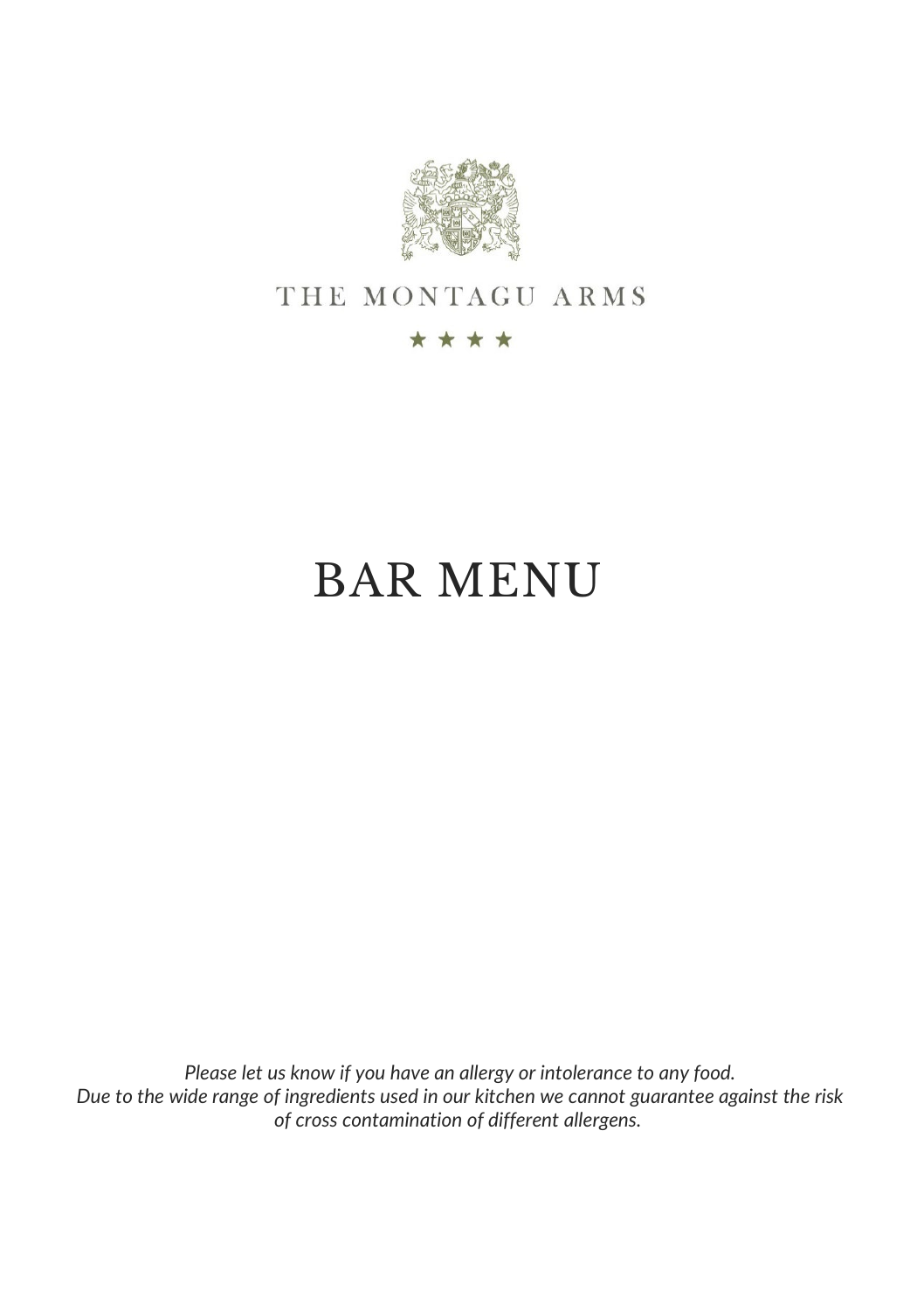# SUMMER COCKTAIL LIST Something Sparkling

*The Summer Cocktail list is a special seasonal selection of the cocktails we offer, please feel free to ask the barman for something classic or bespoke.* 

| <b>Aperol Spritz</b><br>Aperol, Prosecco                                                                                                                                                                                                                                                                                                | £13 |
|-----------------------------------------------------------------------------------------------------------------------------------------------------------------------------------------------------------------------------------------------------------------------------------------------------------------------------------------|-----|
| Hampshire 42<br>Hampshire sparkling wine, Twisted nose Gin, Elderflower liqueur, Lemon Juice                                                                                                                                                                                                                                            | f14 |
| <b>Southern Mule</b><br>Southern Comfort, Ginger Beer<br>One for the Southern Comfort lovers                                                                                                                                                                                                                                            | f10 |
| <b>The Garden Party</b><br>Gruner Veltiner White Wine, Hendrick's Gin, Grapefruit Juice, Basil<br>A cocktail crafted with Summer evening in mind. grape's characteristic spice and fresh fruit<br>flavours combine with the floral, and cucumber note of the gin and refreshing fruit juice. The<br>cocktail lends your evening summer. | £11 |
| <b>Elder Zest Tonic</b><br>Gin, Elderflower Liqueur, Lemon Juice, Elderflower Tonic<br>The light and refined tonic enhances the delicate flavour of elderflower with zingy lemon for a<br>vibrant, fresh and crisp, thirst-quenching cocktail.                                                                                          | f12 |
| <b>Planter's Punch</b><br>Dark Rum, Orange Juice, Pineapple Juice, Grenadine, Lemon Juice, Bitters<br>Always associated with Charleston's Planter's Hotel, the drink seems to have originated<br>in Jamaica, as long ago as the late 1800s. Over the years, the recipe has much evolved.                                                | £12 |
| <b>Weekend in the Garden</b><br>Ciroc Mango Vodka, Passion Fruit Liqueur, Pineapple Juice<br>Our creation around the suggestive drink of the 1980s cocktail history.                                                                                                                                                                    | £13 |
| <b>Barrel Aged Hampshire Negroni</b><br>Bitter sweet stirred cocktail, barrel aged in our cellar made with Hampshire Gin and<br>Vermouth                                                                                                                                                                                                | f13 |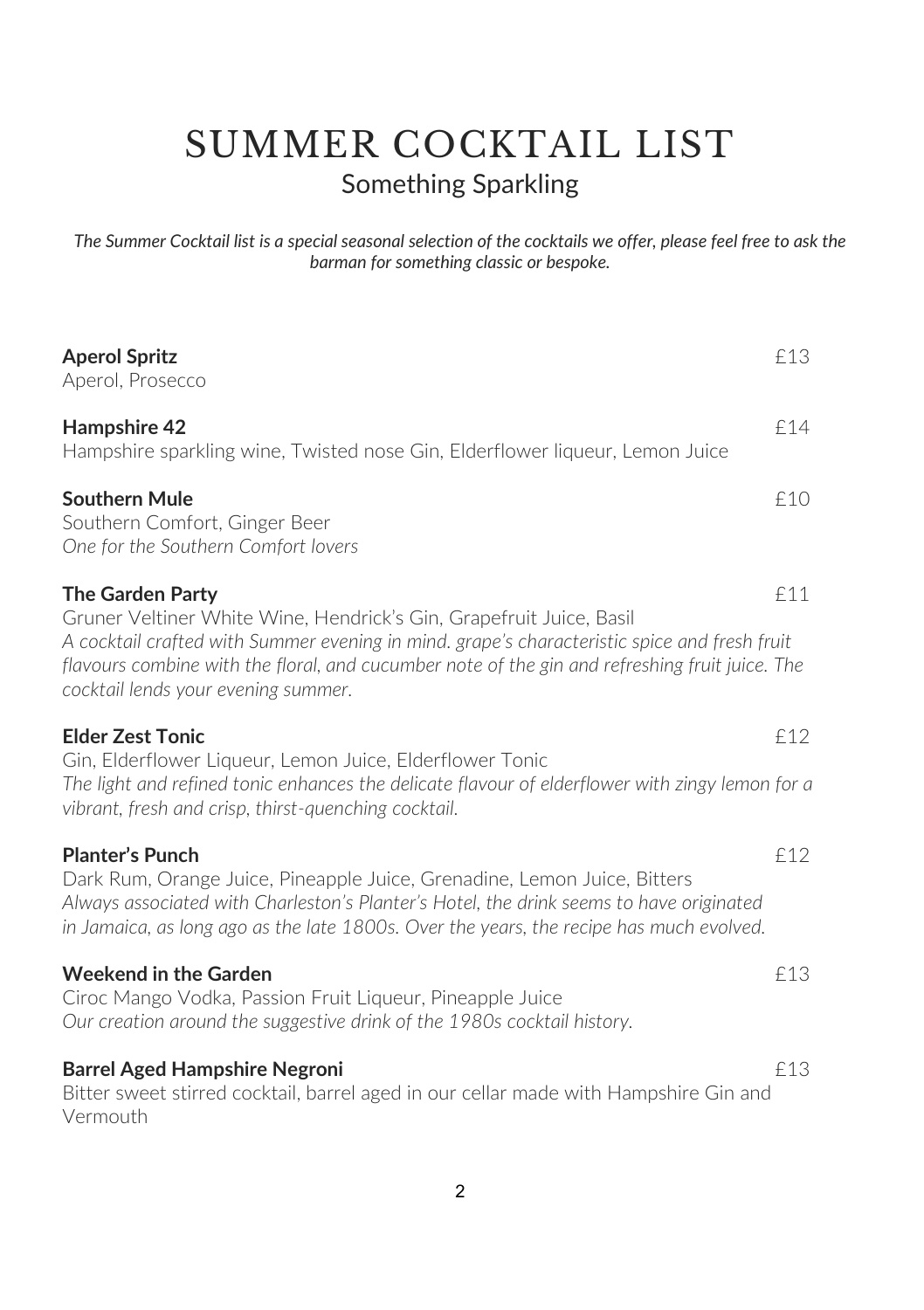#### **ALCOHOL-FREE COCKTAILS**

*A special seasonal selection of 'mocktails'. Please feel free to ask the barman for something classic or bespoke without alcohol.* 

| <b>Cranberry Twist</b>                                 |          |
|--------------------------------------------------------|----------|
| Cranberry Juice, Apple, and Pear Juice                 | £6       |
| <b>St Clement</b>                                      |          |
| Fever Tree Sicilian Lemon tonic, Orange Juice          | £6       |
| <b>Garden and Elderflower Tonic</b>                    |          |
| Seedlip Garden, Elderflower Fever Tree Tonic, Cucumber | £8       |
| <b>Fever Tree organic</b>                              |          |
| -Ginger Ale                                            | £3       |
| -Ginger Beer                                           | £3       |
| -Bitter Lemon                                          | £3       |
| -Lemonade<br>-Soda Water                               | £3<br>£З |
| -Tonic Water                                           | £3       |
| -Naturally Light, Tonic Water                          | f3       |
|                                                        |          |
| Pago<br>-Tomato juice                                  | £3.20    |
| -Cranberry juice                                       | £3.80    |
| Eager                                                  |          |
| -Pineapple juice                                       | £2       |
| -Apple juice                                           | £2       |
| -Orange juice                                          | ££       |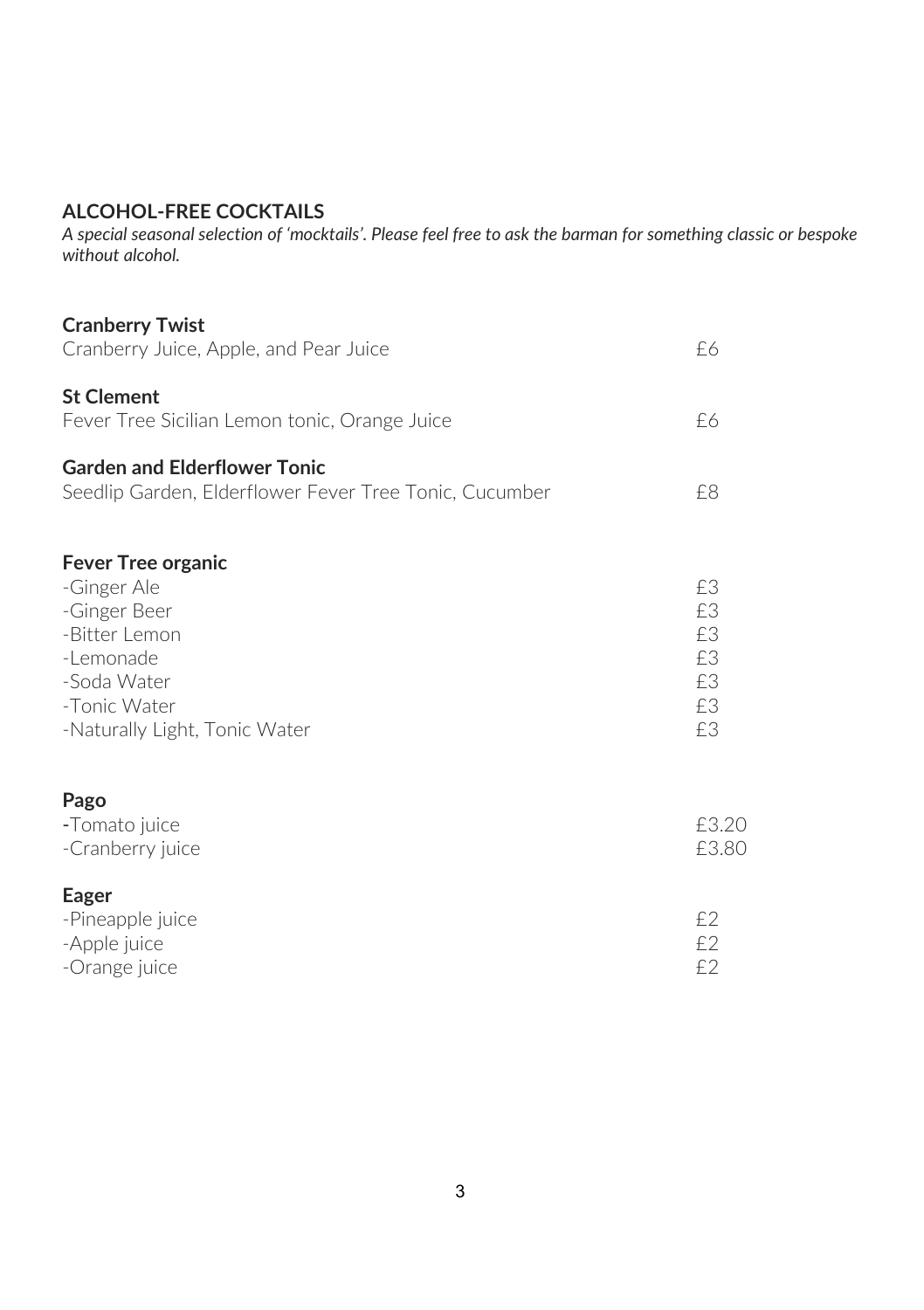### **Aperitifs (50ml)**

| Martini (Extra Dry, Bianco, Rosso)<br>Campari<br>Noilly Prat<br>Dubonnet                                           |  |                                  |                             |                   |
|--------------------------------------------------------------------------------------------------------------------|--|----------------------------------|-----------------------------|-------------------|
| Sherry (100ml)<br>Dry Fino, Tio Pepe<br>Sweet, Harvest Bristol Cream                                               |  |                                  |                             | £7.50<br>£7.50    |
| Deliciosa, Manzanilla, Valdespino<br>Medium dry, Amontillado, Contrabista                                          |  |                                  |                             |                   |
| Beer Bottles (330ml)<br>Heineken (5. %)<br>Goose Island (5.9%)                                                     |  | Lager Beer<br>Indian Pale Ale    | Holland<br>United States    | £5<br>£6          |
| Beer Bottles (500ml)<br>Guinness Draught Surger Can (4.1%) Stout<br>Montagu Lager (4.3%)<br>Beaulieu Bitter (3.9%) |  | Piddle Brewery<br>Piddle Brewery | Ireland<br>Dorset<br>Dorset | £6.50<br>£7<br>£7 |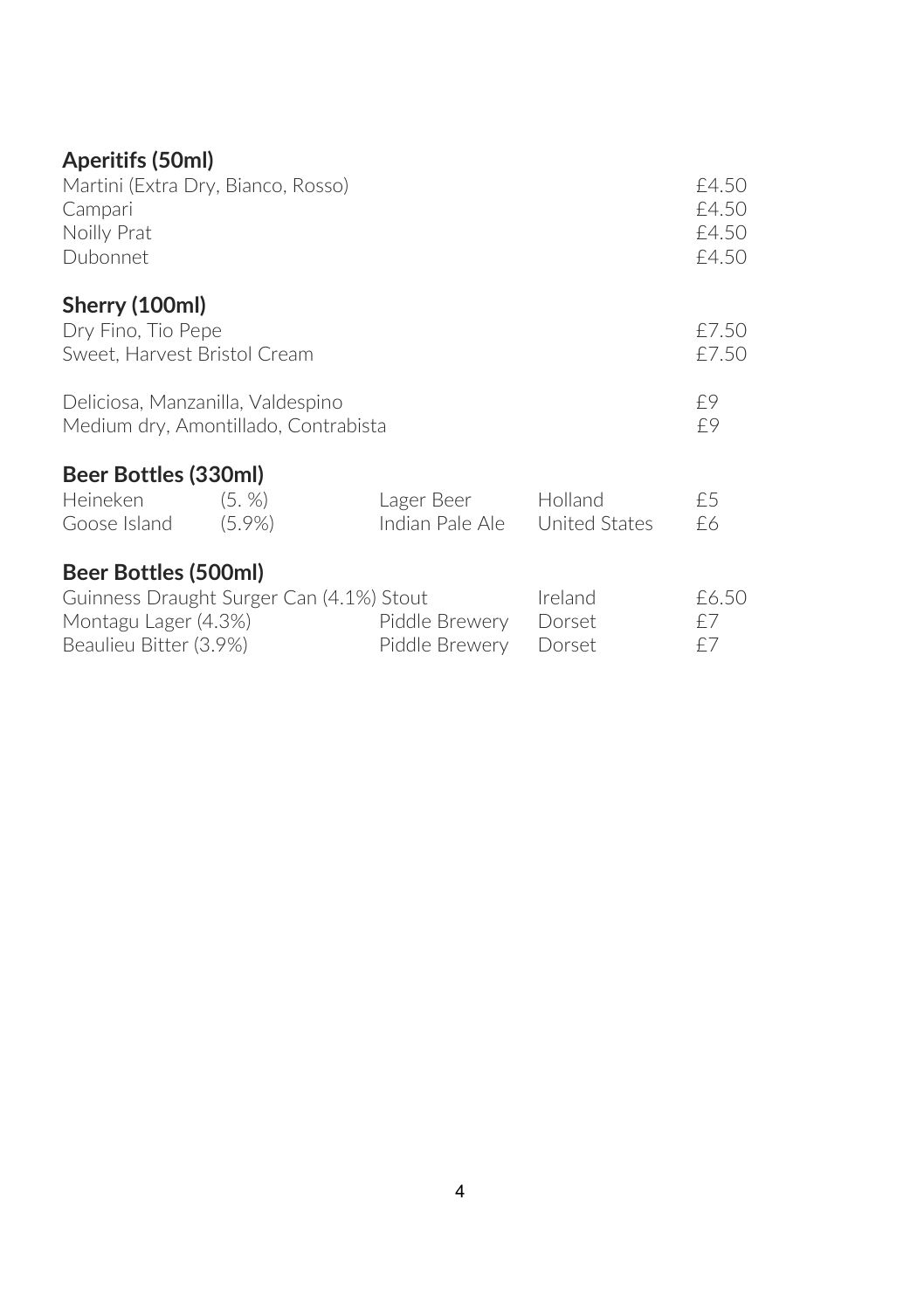## **SPIRITS**

### **Gin (35ml)**

| <b>Fresh and floral</b>         |                 |                     |       |
|---------------------------------|-----------------|---------------------|-------|
| Martin Miller's                 | England/Iceland | Birmingham          | £6    |
| Hendricks                       | Scotland        | Ayrshire            | £7    |
| Caorunn                         | Scotland        | Speyside            | £7    |
| The Botanist                    | Scotland        | Islay               | £8    |
| Silent Pool                     | England         | Surrey              | £8    |
| <b>Citrusy and Herbaceous</b>   |                 |                     |       |
| Bombay Sapphire                 | England         | Hampshire           | £6    |
| Portobello Road N 171           | England         | L, Notting Hill     | £6.50 |
| Beefeater 24                    | England         | L, Kensington       | £6.50 |
| Tanqueray 10                    | Scotland        | Cameron Bridge      | £7    |
| <b>Twisted Nose</b>             | England         | Hampshire           | £8    |
| Monkey 47                       | Germany         | <b>Black Forest</b> | £9.50 |
| <b>Juniper and Classic</b>      |                 |                     |       |
| Tangueray                       | Scotland        | Cameron Bridge      | £6    |
| Hayman's Old Tom (sweet)        | England         | Cambridge           | £6.50 |
| Sipsmith                        | England         | L. Chiswick         | £7    |
| Bathtub (compound gin)          | England         | Kent                | £7.50 |
| Plymouth Navy Strength (57%)    | England         | Plymouth            | £9    |
| <b>Elegant and fruity</b>       |                 |                     |       |
| Beefeater Strawberry Gin        | England         | London              | £5.50 |
| Edinburg Rhurbarb& Ginger       | Scotland        | Edinburg            | £5.50 |
| Whitley Neill Blood Orange Gin  | England         | Birmingham          | £6.50 |
| Plymouth Sloe Gin               | England         | Plymouth            | £7    |
| William Chase Elegant           | England         | Herefordshire       | £8    |
| Saffron Gin Bourdier            | France          | Burgundy            | £8    |
| Zuidam 3 year Zeer Oude Genever | (Single Barrel) | Netherlands         | £9    |
|                                 |                 |                     |       |

#### Salcombe Gin "Guiding Star" Limited edition (1,500 bottles)

| (Sloe & Damson Gin aged in Nieeport Colheita 1997 Port) | £18 |
|---------------------------------------------------------|-----|
|---------------------------------------------------------|-----|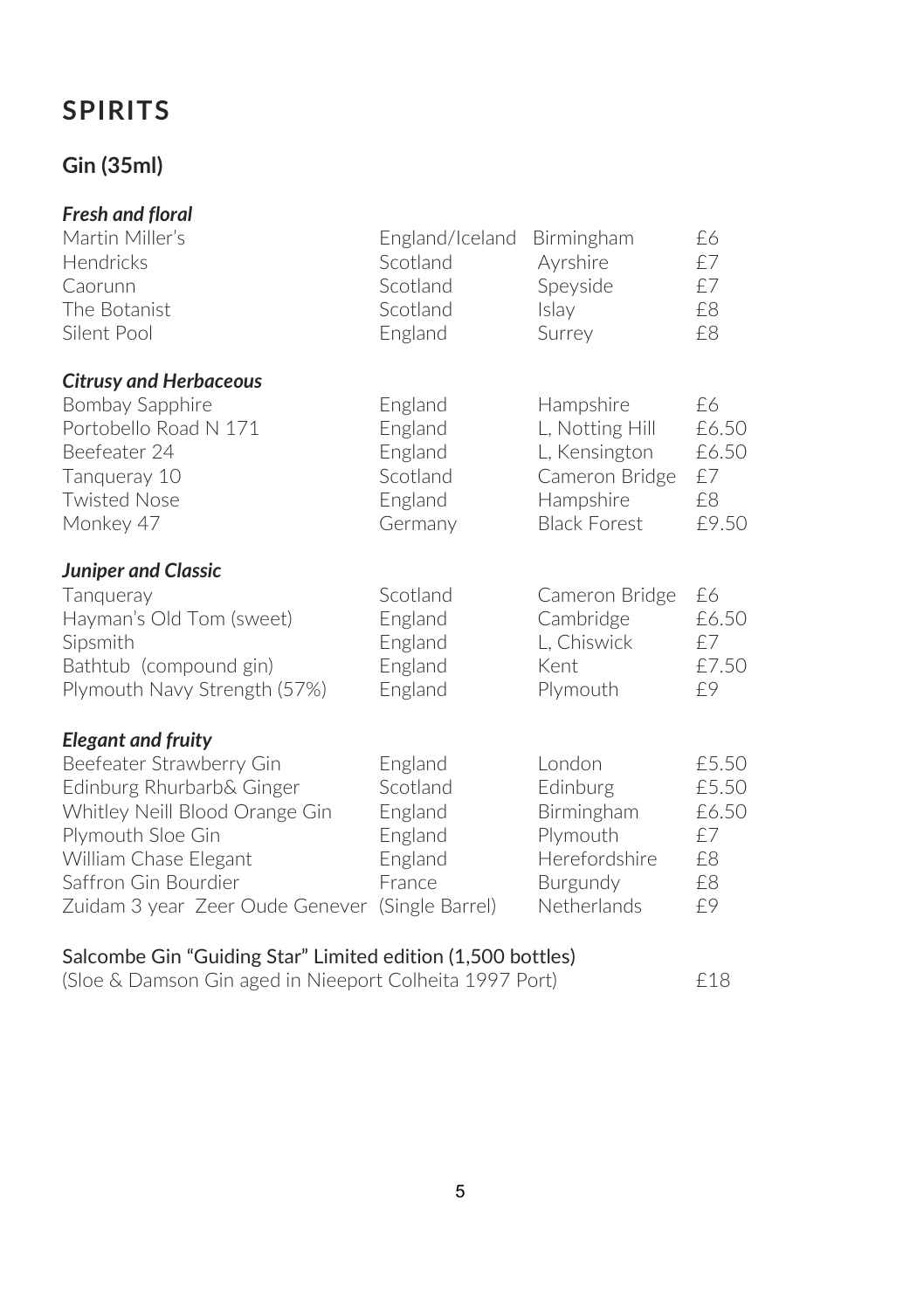| Vodka (35ml)                                                                                                                                                                                          |                                                                                                                                                               |                                                                                                                |                                                                         |
|-------------------------------------------------------------------------------------------------------------------------------------------------------------------------------------------------------|---------------------------------------------------------------------------------------------------------------------------------------------------------------|----------------------------------------------------------------------------------------------------------------|-------------------------------------------------------------------------|
| Absolut Vodka<br>Absolut Citron<br>Zubrowka Bison<br>Ciroc Mango<br>Reyka<br>Ciroc<br>Snow Queen (Organic)<br>Belvedere<br>Grey Goose                                                                 |                                                                                                                                                               | Sweden<br>Sweden<br>Poland<br>France<br>Iceland<br>France<br>Kazakhstan<br>Poland<br>France                    | £5.50<br>£5.50<br>£5.50<br>£5.50<br>£6.50<br>f7<br>f7<br>£7.50<br>£8.50 |
|                                                                                                                                                                                                       |                                                                                                                                                               |                                                                                                                |                                                                         |
| Tequila (35ml)<br>Olmeca Blanco<br>Jose Cuervo<br>Olmeca Altos Plata<br>Jose Cuervo '1800'<br>Patron 'XO Café'                                                                                        | Silver<br>Tradicional Reposado<br>Silver (Tahona Method)<br>Silver<br>Gold                                                                                    | Mexico<br>Mexico<br>Mexico<br>Mexico<br>Mexico                                                                 | £5.50<br>£6<br>£6.50<br>£7<br>£7.50                                     |
| Mezcal (35ml)<br><b>Gem&amp;Bold</b>                                                                                                                                                                  | (Damiana Herb)                                                                                                                                                | Mexico                                                                                                         | £12                                                                     |
| <b>Rum (35ml)</b><br>Havana Club<br>Havana Anejo<br>Mount Gay 'Eclipse'<br>Havana Club<br>Brugal XV Ron Reserva<br>Matusalem Gran Reserva<br>Mount Gay 'XO'<br>Diplomatico Reserva Excl<br>Ron Zacapa | 3 years white Rum<br>5 years Golden Rum<br>2 years Golden Rum<br>7 years Dark Rum<br>PX/Bourbon Casks 3-8 y<br>15 years<br>8-15 years<br>12 years<br>23 years | Cuba<br>Cuba<br><b>Barbados</b><br>Cuba<br>Dominic R<br>Dominic R<br><b>Barbados</b><br>Venezuela<br>Guatemala | £5.50<br>£5.50<br>£5.50<br>£6<br>£7<br>£8<br>£9<br>£9.50<br>£12         |
| <b>Spiced Rums</b><br>Sailor Jerry<br>The Kraken                                                                                                                                                      | Spiced Rum<br>Spiced Rum                                                                                                                                      | Caribbean<br>Trinidad                                                                                          | £5.50<br>£6                                                             |
| Single varietal vintage Rhum Agricole<br>Clément Canne Bleue vintage 2016                                                                                                                             |                                                                                                                                                               | Martinique                                                                                                     | £12                                                                     |

6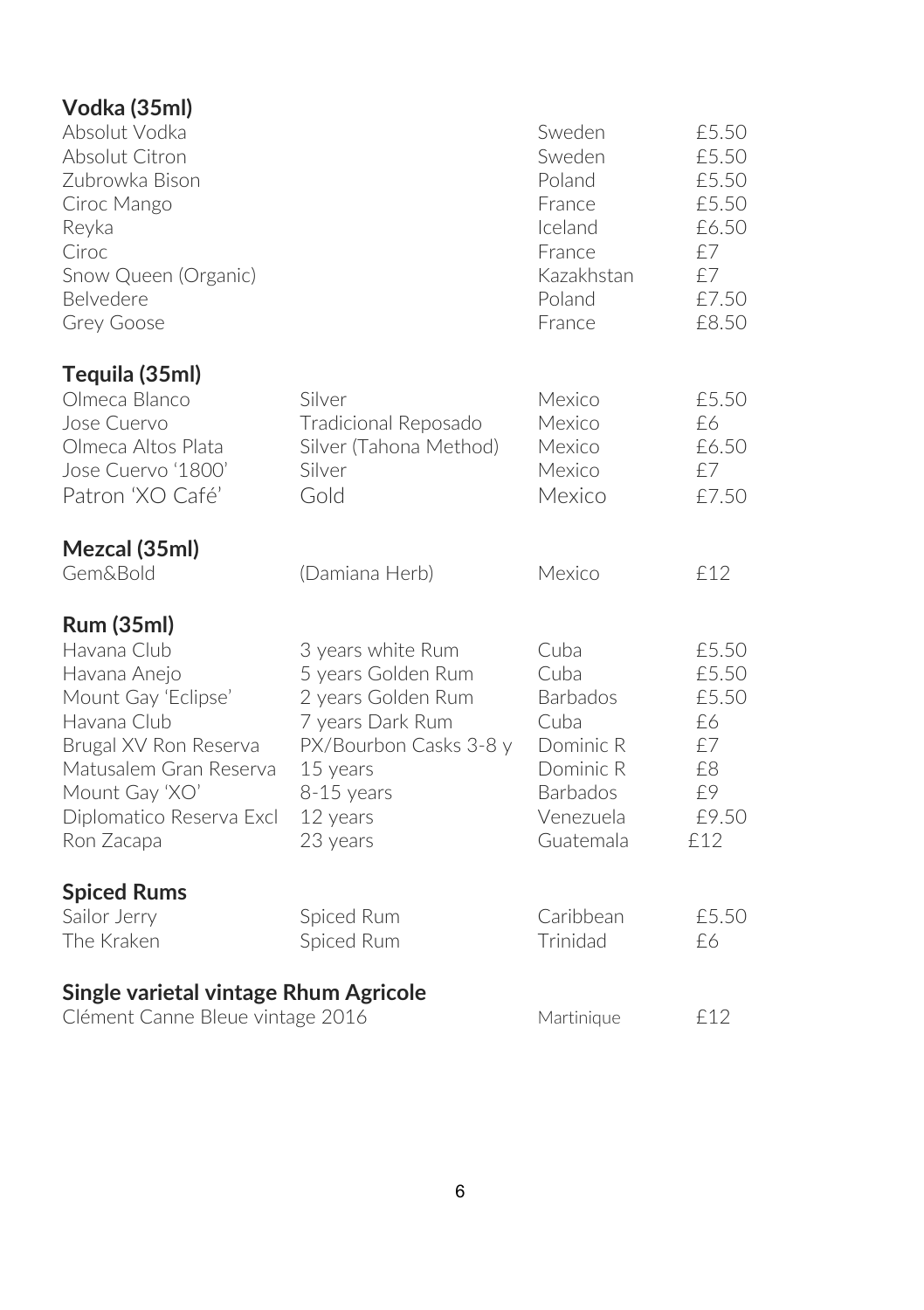#### **Brandy (35ml) Cognac**

| ັບປຸດເທີ<br>Martell VSSD<br>Rémy Martin<br>Courvoisier<br>Hine Rare               | 2/3 years Fine Cognac Single Distillery<br>4/12 years VSOP Fine Champagne<br>8/12 years VSOP<br>6/12 years VSOP Fine Champagne | £6.50<br>£8<br>£9.50<br>£10.50  |
|-----------------------------------------------------------------------------------|--------------------------------------------------------------------------------------------------------------------------------|---------------------------------|
| Delamain Pale and Dry<br>Hine Cigar Reserve<br>Martell Cordon Bleu<br>Courvoisier | 25 Years XO<br>12 Years XO<br>$10/25$ years $XO$<br>25 years XO                                                                | £18<br>£21<br>£21<br>£22        |
| Hennessy<br>Rémy Martin                                                           | 10/70 years XO<br>$10/35$ years $XO$                                                                                           | £31<br>£32                      |
| Armagnac<br>Marcel Trepout<br>Casteréde<br>Casteréde<br>Marcel Trepout            | *** 4 years<br>10 years VSOP<br>20 years XO<br>Apotheose 30 years                                                              | £8.50<br>£9.50<br>£12<br>£18.50 |
| <b>Armagnac Vintage</b><br>Casteréde<br>Laberdolive<br>Marcel Trepout             | 1979<br>Domaine de Jaurrey 1993<br>1966                                                                                        | £14<br>f27<br>£29               |

| Calvador |  |  |
|----------|--|--|

| Calvados     |                      |       |
|--------------|----------------------|-------|
| Roger Grould | Pays d'Auge 3 years  | £7.50 |
| Roger Grould | Pays d'Auge 8 years  | f 10  |
| Roger Grould | Pays d'Auge 12 years | f12   |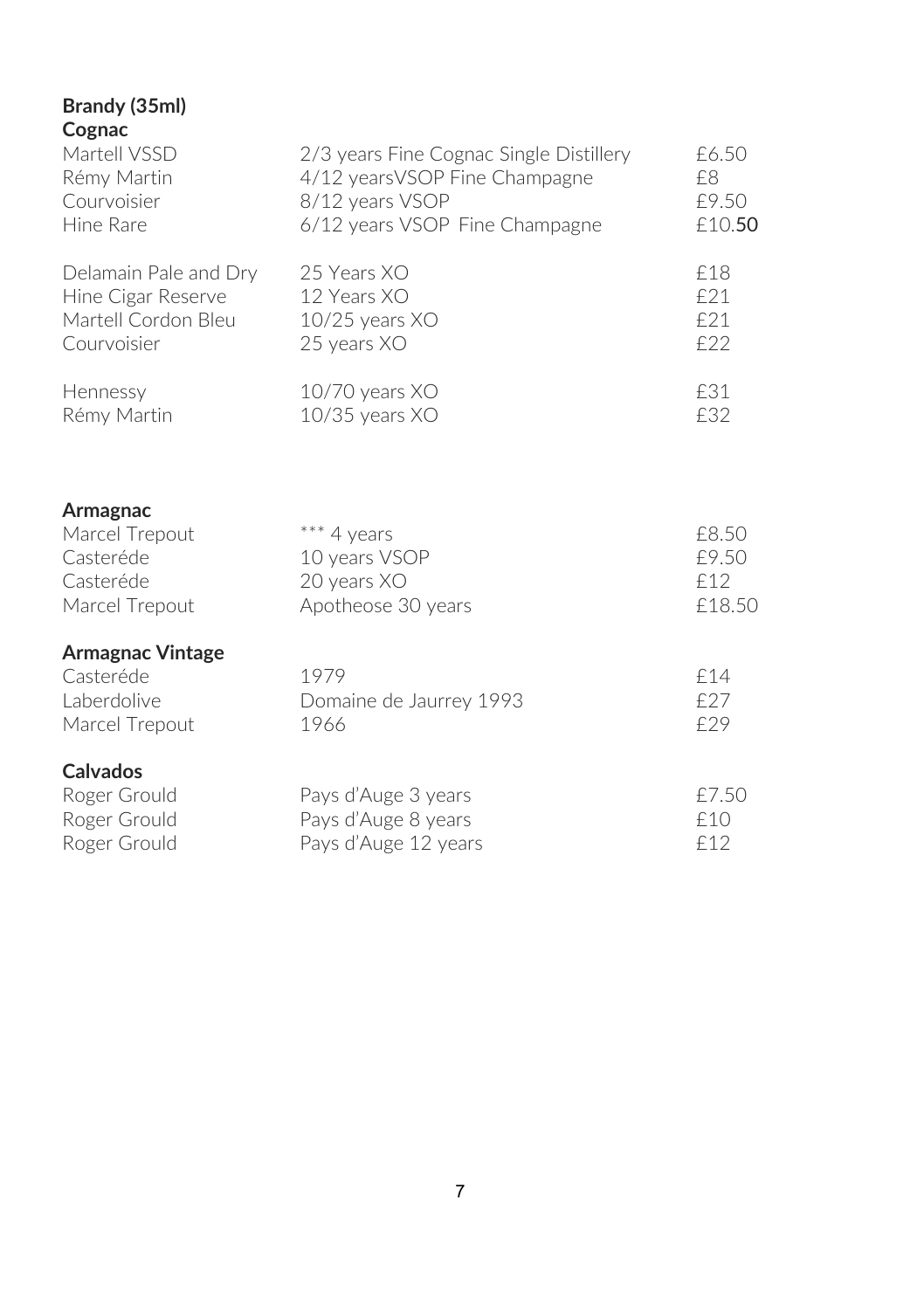| Whisky (35ml)<br><b>Islay</b>                                                                                                                                                                                   | <b>Scottish Single Malt</b>                                                                                                                                                                                                                       |                                                                                       |
|-----------------------------------------------------------------------------------------------------------------------------------------------------------------------------------------------------------------|---------------------------------------------------------------------------------------------------------------------------------------------------------------------------------------------------------------------------------------------------|---------------------------------------------------------------------------------------|
| Bunnahabhaim<br>Laphroaig<br>Bowmore<br>Caol Ila<br>Port Charlotte<br>Ardbeg<br>Ardbeg<br>Lagavulin                                                                                                             | 12 years old<br>10 years old<br>12 years old<br>12 years old<br>Heavily Peated "Scottish Barley"<br>10 years old<br>Uiegeadail<br>16 years old                                                                                                    | £8.50<br>£9.50<br>£10<br>£10.50<br>£11<br>£11<br>£13<br>£13                           |
| Speyside<br>Glenfarglas<br>Glenfarglas<br>Cragganmore<br>Glenrothes<br>Macallan<br>Glenlivet<br>Glenlivet<br><b>Balvenie</b><br><b>Balvenie</b><br><b>Balvenie</b><br>Glenfiddich<br>Glenfiddich<br>Glenfiddich | 10 years old<br>15 years old<br>12 years old<br>Vintage Reserve<br>Gold Sherry Oak<br>Old Founders<br>18 years old<br>12 years Double Wood<br>14 years Caribbean cask<br>21 years Portwood<br>15 years Old Solera<br>18 years old<br>21 years old | £7.50<br>£13<br>£8<br>£9<br>£10<br>£8<br>£22<br>£9<br>£13<br>£28<br>£12<br>£16<br>£29 |
| Lowland<br>Glenkinchie<br>Auchentoschan                                                                                                                                                                         | 12 years old<br>Three Wood                                                                                                                                                                                                                        | £9<br>£12                                                                             |
| Northern Highland<br>Dalmore<br>Glenmorangie<br>Glenmorangie<br><b>West Highland</b>                                                                                                                            | 12 Years old<br>10 years old<br>18 years old Extremely Rare                                                                                                                                                                                       | £11<br>£8<br>£18                                                                      |
| Oban                                                                                                                                                                                                            | 14 years old                                                                                                                                                                                                                                      | £10.50                                                                                |
| Southern Highland<br>Edradour                                                                                                                                                                                   | 10 years old                                                                                                                                                                                                                                      | £14                                                                                   |
| <b>Eastern Highland</b><br>Glen Garioch                                                                                                                                                                         | 12 years old                                                                                                                                                                                                                                      | £17                                                                                   |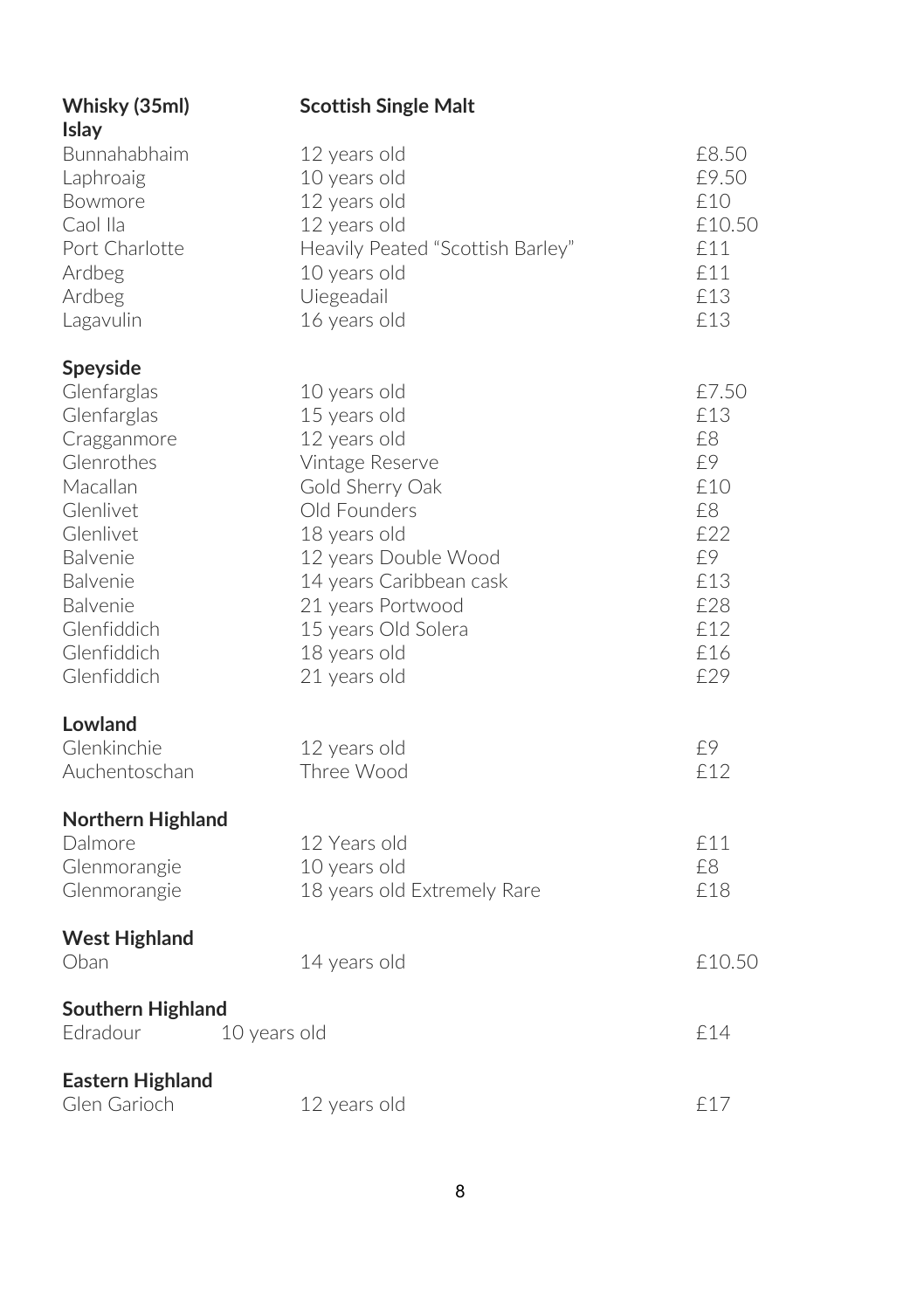| 10 years old<br>12 years old                 |                                                 | £8.50<br>£8.50                                          |
|----------------------------------------------|-------------------------------------------------|---------------------------------------------------------|
| 10 years old<br>15 years old<br>21 years old |                                                 | £11<br>£16<br>£46                                       |
| <b>Blended Scotch</b><br><b>Black Label</b>  |                                                 | £5.50<br>£5.50<br>£6.50<br>£7<br>£7                     |
| Canadian                                     |                                                 | £5.50                                                   |
| <b>Irish</b><br>10 years                     |                                                 | £5.50<br>£6<br>£8                                       |
| <b>Bourbon</b><br>No.7<br>White Label        | (80% Corn/ Barley/Rye)<br>(77% Corn/Rye/Barley) | £5.50<br>£5.50                                          |
| Larceny                                      | (Corn/20% Wheat/Barley)                         | £6.50<br>£8                                             |
|                                              | (Corn/18% Rye/Barley)<br>(Corn/35% Rye/Barley)  | £7<br>£12                                               |
| Japanese                                     |                                                 | £12<br>£16<br>£44                                       |
|                                              | Suntory Yamazaki 12 years old<br>17 years old   | <b>Scottish Single Malt</b><br>(Corn/ 16% Wheat/Barley) |

*We also stock a wide variety of Cuban Cigars, please ask a member of the team for the menu.*